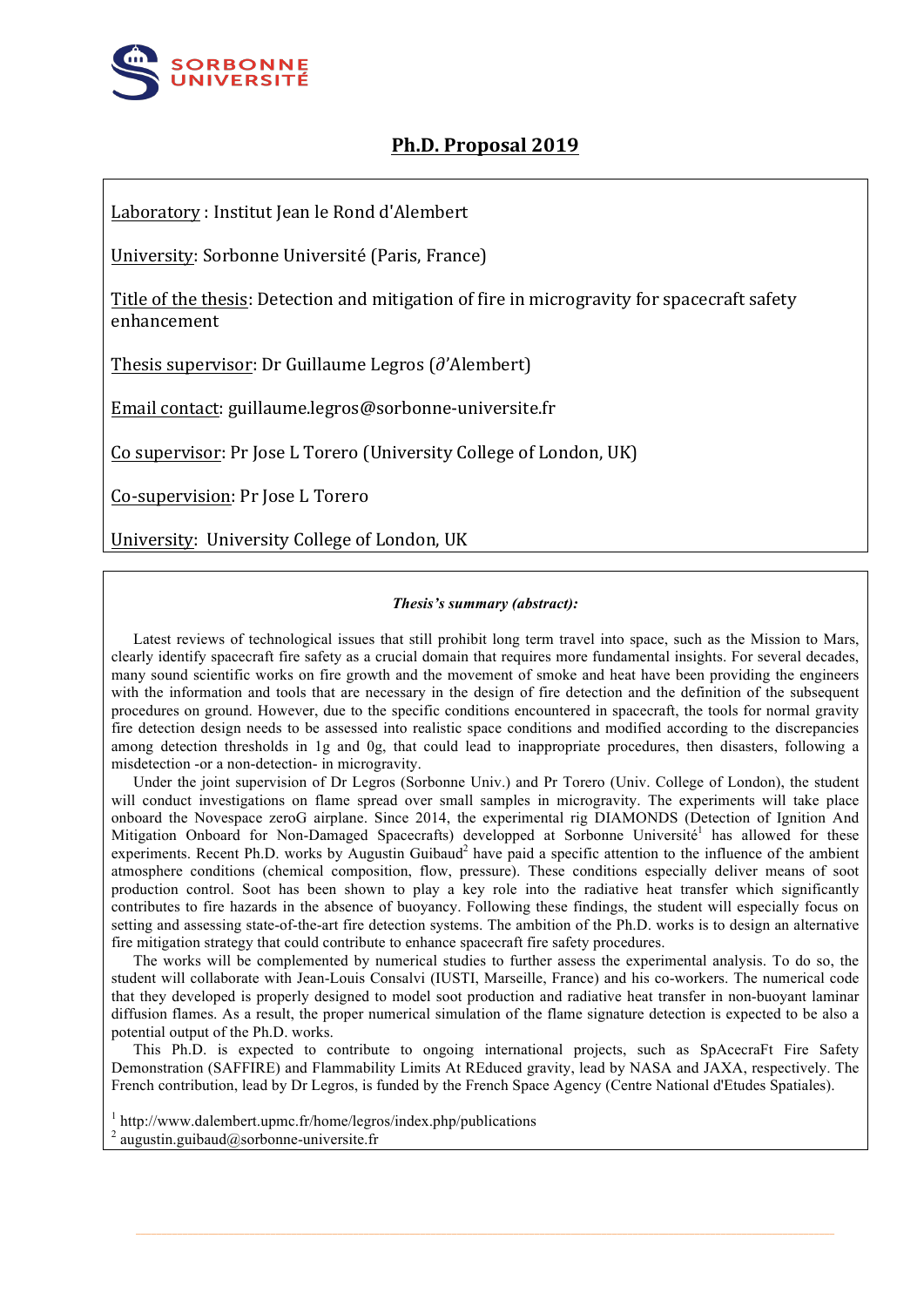

## **Subject**

For several decades, many sound scientific works on fire growth and the movement of smoke and heat have been providing the engineers with the information and tools that are necessary in the design of fire detection and the definition of the subsequent procedures. However, due to the specific conditions encountered in spacecraft, the usual tools for normal gravity fire detection design needs to be at least assessed into realistic space conditions and probably modified according to the discrepancies among detection thresholds in 1g and 0g, that could lead to unappropriate procedures, then disasters, following a misdetection -or a non-detection- in microgravity.

As a result, NASA launched the SAFFIRE (SpAcecraFt FIRe safety Experiment) project eight years ago. This project allows for a close collaboration among American, European, Japanese, and Russian partners gathered in an international topical team. Within the framework of this project, fires are to spread over samples of real length scale  $(\sim 1m)$  within real time scale ( $\sim 20$  minutes) into six actual spacecrafts, i.e. Cygnus supply vehicles. These extraordinary experiments are a worldwide première to date into the challenging Mission To Mars. While the results are still processed, the first experiment operated in June  $2016<sup>-1</sup>$  was really successful [2]. Concomitantly, JAXA launched the FLARE (Flammability Limit At REduced gravity) project. This project aims at the definition of the conditions that systematically lead to flame extinction within the context of manned spacecraft [2]. The aforementioned international topical team also takes part in the FLARE project.  $\sum_{i=1}^{n}$   $\sum_{i=1}^{n}$ 

The experiments conducted at ∂'Alembert contribute to these international projects [1-4]. A rig called DIAMONDS (Detection of Ignition and Adaptive Mitigation Onboard for Non-Damaged Spacecrafts) has been custom-designed at ∂'Alembert to enable the study of flame spreading over the coating of cylindrical wires in microgravity obtained through parabolic flights.<sup>2</sup> This configuration of flame spread is one of those that the FLARE project investigates more specifically. Figure 1 displays a sequence of frames recorded by a camera capturing the backlight provided by a LEDs screen. Every flame captured spreads at a steady rate in an opposed flow in microgravity along a 22s long parabola inside DIAMONDS. As the pressure is increased, a local quenching reveals at the flame trailing edge, which leads to soot release through the flame tip. As a result, the flame spatial extension is limited. Among others, this local quenching might then represent a control potential of flame spread in such conditions. The expertise developed at ∂'Alembert on this kind of fine optical measurements in flames [5,6] supports the ambition of the present Ph.D. proposal towards the design of alternative fire mitigation strategies that could contribute to enhance spacecraft fire safety procedures.



**Figure 1**: Effect of pressure on the structure of the flame spreading over the LDPE coating of an electrical wire in microgravity (extracted from Augustin Guibaud's Ph.D. works). microgravity (extracted from Augustin Guibaud's Ph.D. works).

The 2D axisymmetric configuration shown in Fig.1 and investigated on DIAMONDS up to now delivered significant insights into the understanding of such a propagation and the ways to control it. Nevertheless, the theoretical basis remains tricky. In contrast, the 2D plane configuration leads to a more established theoretical approach, known as the Emmons' solution [7,8]. Within the context of the present Ph.D. works, the student will have to design a setup to allow for the burning of flat plate samples on DIAMONDS. Thus, the potential parameters to mitigate the flame spread rate will be directed by theoretical considerations. This will be especially by supervised by Pr José Torero.

The works will be complemented by numerical studies to further assess both theoretical and experimental approaches. To do so, an ongoing collaboration with Jean-Louis Consalvi (IUSTI, Marseille, France) and his coworkers will be sustained. The numerical code that these scientists developed is properly designed to model soot